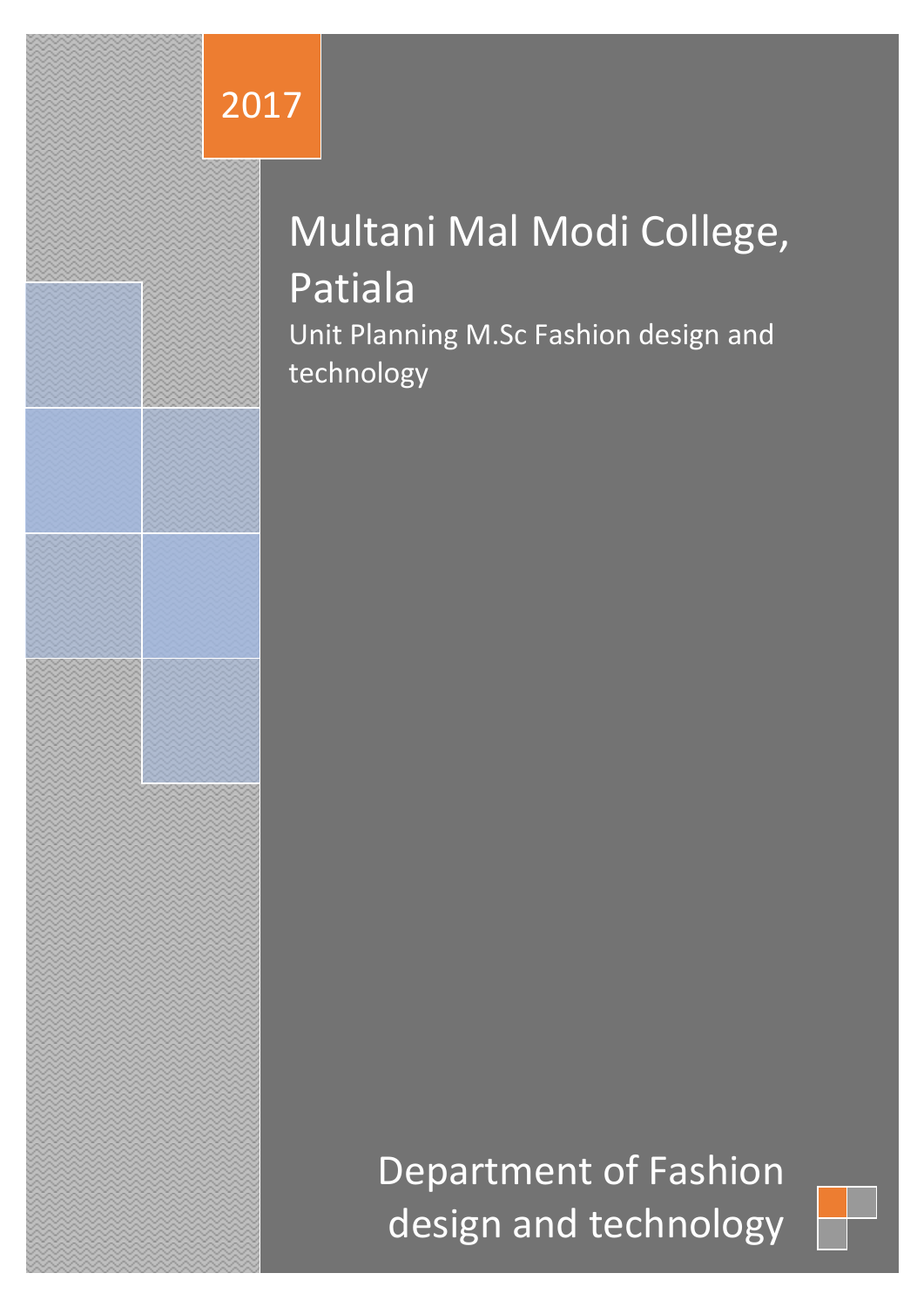## **M.Sc-I(SEMESTER-Ist) (2017-18)**

#### **Subject: TEXTILE STUDY & DESIGN CONCEPT**

#### **Max Marks: 74 Maximum Time: 3 Hrs.**

# **TILLMST-I** Polymer definition, types, Polymerization, addition & condensation Significance of molecular structure - crystalline & amorphous Classification of Textile Fibers and their identification Fiber to fabric processing (with special reference) to the properties - physical and chemical (length, density, specific gravity, fiber fineness &maturity Natural Fibers - Cotton, Wool, Silk, Linen Synthetic Fibers-Polyesters, Nylon, Acrylic, Rayon, Spandex. Yarns-Types of Yarns- simple, novelty and textured Twist, count, diameter determination in yarn, Yarn numbering system Yarn Construction – Staple yarns-Conventional ring spinning, open end spinning, friction spinning, self twist spinning twist less spinning Filament yarns- Wet, Dry and melt spinning. Weave & its types **TILLMST-II** Looms- Parts of a simple loom and their functions. Different types of looms-Shuttle looms- pit loom Shuttle less looms- Rapier, Multiphas, Airjet, Waterjet Fabric Construction -, ends & picks, count, weight, thickness determination, Fabric defects. Shrinkage in fabrics- Laundering shrinkage, Thermal shrinkage &Heat setting in dimensional stability of fabrics. Thermal conductivity, air permeability, porosity of fabrics Characteristics and advantages of woven, knits and non woven fabrics; methods of production of

non- woven- Braiding - Netting, Lace etc; care of fabrics

Design – Definition, Types - Structural and decorative design

**2 |** P a g e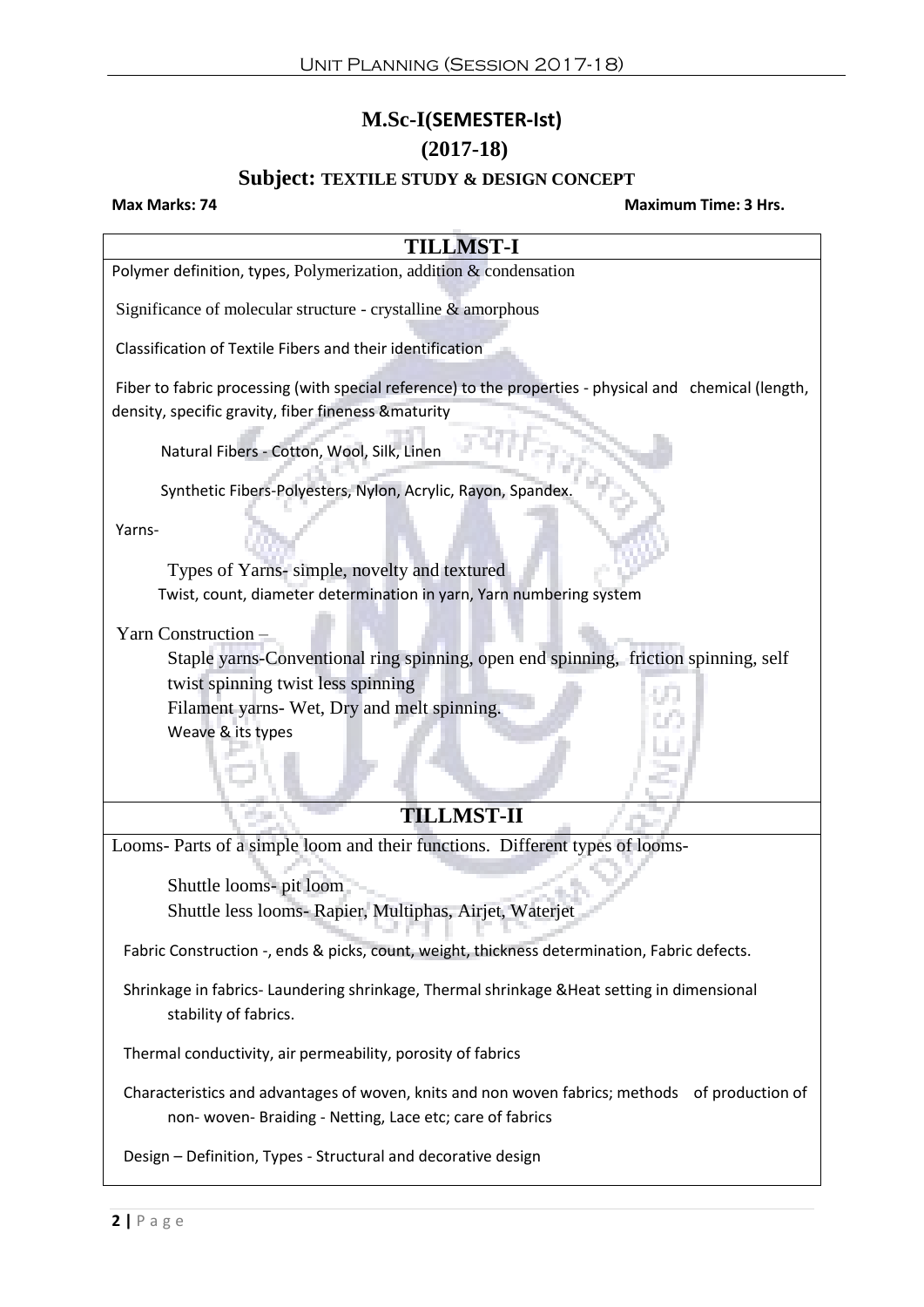Principles of Design –

Balance-asymmetrical and symmetrical, Types – Formal, Informal and radial

Rhythm-through repetition, alternation, progression and gradation

Proportion-planning the shapes and space.

Harmony-Harmony of lines, shapes, colour and textures.

Emphasis- Emphasis using contrast colours and background

## **TILLFINAL EXAM**

Elements of Design-

Lines – varieties and their application in a design,

Form,

T

Shape/Space - Types – Natural, stylized, geometrical, and abstract.

Texture- types of texture and its application in clothing.

Colour (Theories of colour, colour wheel and colour schemes).

| <b>Mode of Assessment</b> |                            |                        |  |  |
|---------------------------|----------------------------|------------------------|--|--|
| Sr. No.                   | <b>Component</b>           | Weightage              |  |  |
|                           | Mid Semester Test (MST)    | 40% (Average of 2 MST) |  |  |
|                           | <b>Written Assignments</b> | 40%                    |  |  |
|                           | 20%<br>Attendance          |                        |  |  |
|                           |                            |                        |  |  |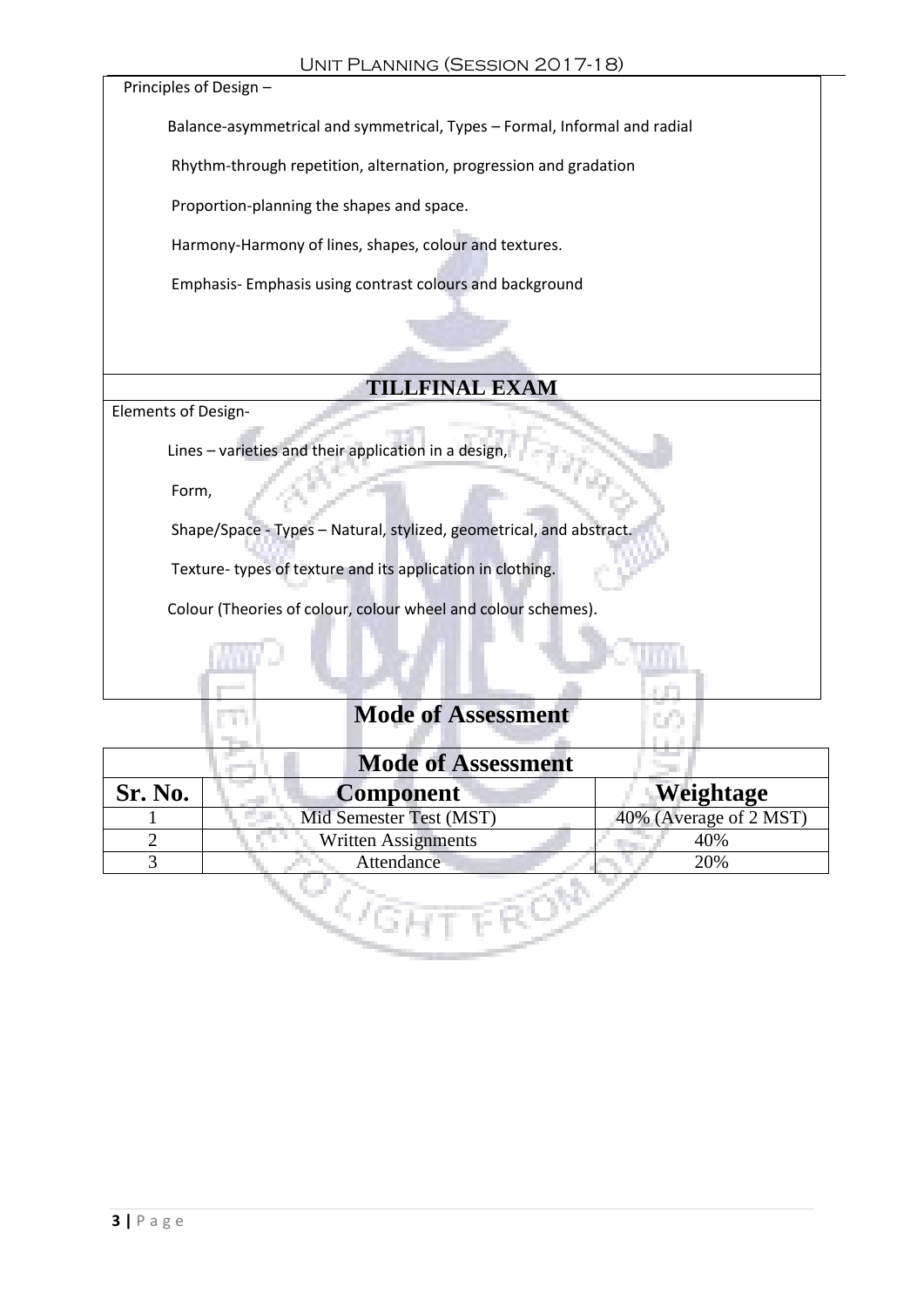### **Class – M.Sc-Part 1 (Semester-I**)

#### **Subject: HISTORIC COSTUMES**

| <b>TILLMST-I</b><br>Traditional costumes of Indian states (Eastern, Western, Northern and Southern) accessories and |
|---------------------------------------------------------------------------------------------------------------------|
|                                                                                                                     |
|                                                                                                                     |
|                                                                                                                     |
|                                                                                                                     |
|                                                                                                                     |
|                                                                                                                     |
|                                                                                                                     |
|                                                                                                                     |
|                                                                                                                     |
|                                                                                                                     |
|                                                                                                                     |
|                                                                                                                     |
|                                                                                                                     |
|                                                                                                                     |
|                                                                                                                     |
|                                                                                                                     |
|                                                                                                                     |
| Study of Ancient Indian Dresses during the following periods:                                                       |
|                                                                                                                     |
| <b>UGHT FROM</b>                                                                                                    |
|                                                                                                                     |
|                                                                                                                     |
|                                                                                                                     |
|                                                                                                                     |
| <b>TILLMST-II</b>                                                                                                   |
| Mughal Period - Costumes of Pre- Mughal, Mughal and Post- Mughal Period                                             |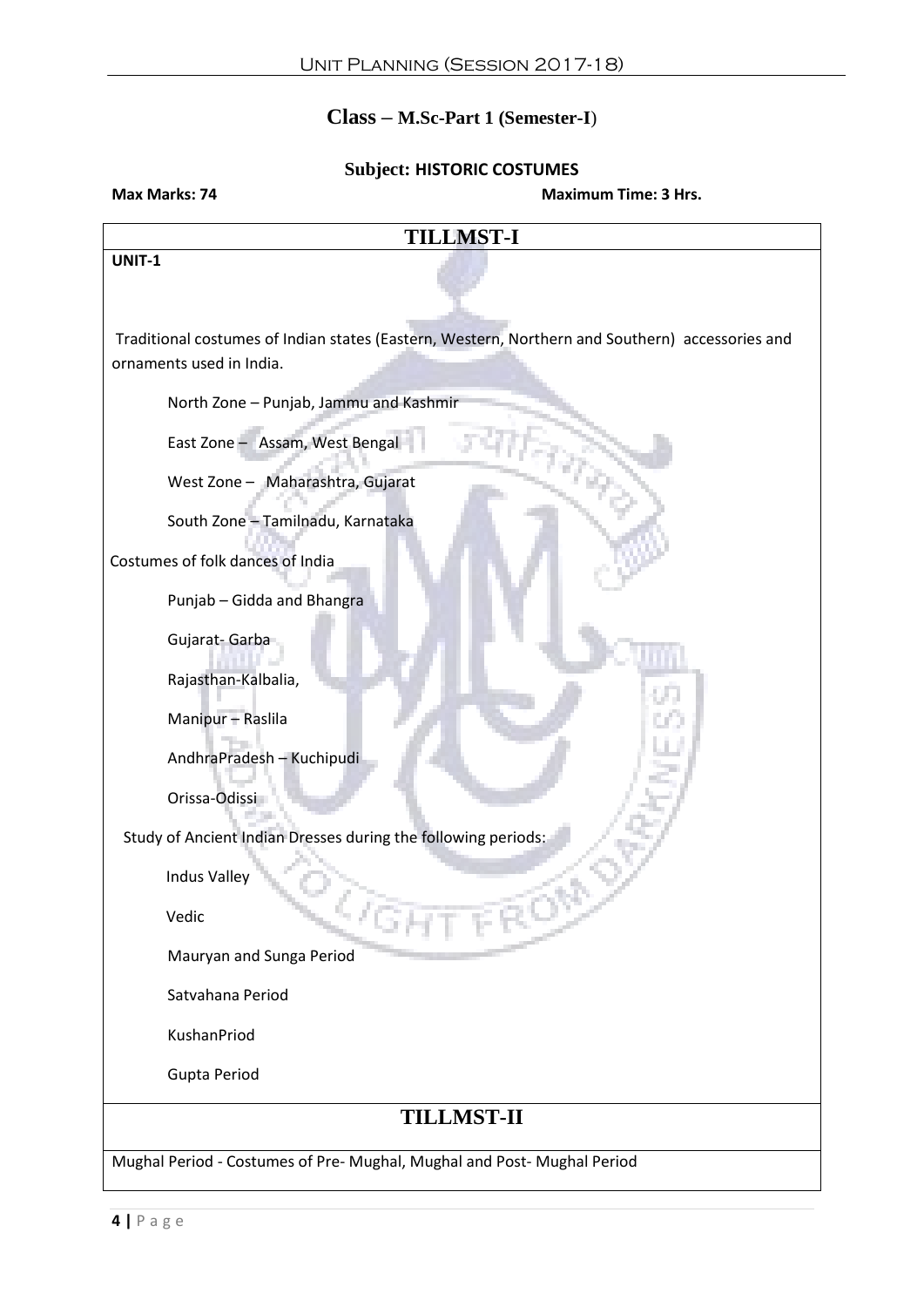British Period -Costumes of Pre- independence and Post Independence period

# **TILLFINAL EXAM**

Egyptian, Greece, Roman Byzantine.

Renaissance Costumes, French Revolution, Victorian Period, 20th and 21st Century Fashions

| <b>Mode of Assessment</b> |                            |                        |  |
|---------------------------|----------------------------|------------------------|--|
| Sr. No.                   | <b>Component</b>           | Weightage              |  |
|                           | Mid Semester Test (MST)    | 40% (Average of 2 MST) |  |
|                           | <b>Written Assignments</b> | 40%                    |  |
|                           | Attendance                 | 20%                    |  |

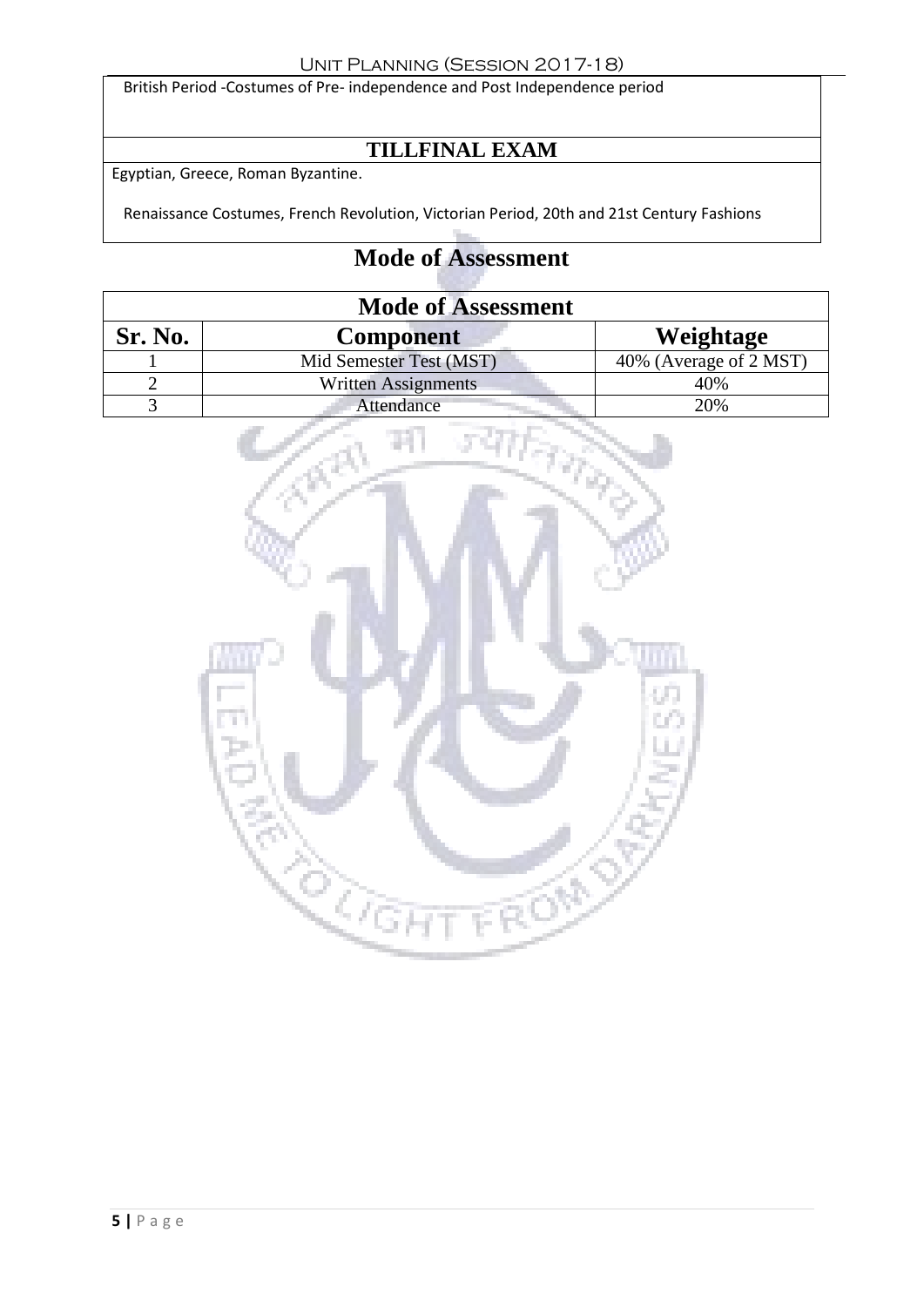### **Class – M.ScPart 1 (Semester-1**)  **Subject: PATTERN MAKING & CONSTRUCTION TECHNIQUES**

| <b>Max Marks: 74</b>                                                                                       | <b>Maximum Time: 3 Hrs.</b> |  |  |
|------------------------------------------------------------------------------------------------------------|-----------------------------|--|--|
| <b>TILLMST-I</b>                                                                                           |                             |  |  |
| Equipments used for measurements, drafting, cutting and stitching and finishing.                           |                             |  |  |
| Sewing needles,                                                                                            |                             |  |  |
| Sewing threads-<br>Manufacture fiber used                                                                  |                             |  |  |
| Essential quality of sewing thread                                                                         |                             |  |  |
| Types of machines and attachments used for garment manufacturing domestic and industrial.                  |                             |  |  |
| Anthropometry - Various methods of recording measurements and sequence of taking body<br>measurements.     |                             |  |  |
| Methods of developing design-                                                                              |                             |  |  |
| <b>Drafting and Layouts</b>                                                                                |                             |  |  |
| Pattern Making and commercial paper patter                                                                 |                             |  |  |
| <b>TILLMST-II</b>                                                                                          |                             |  |  |
| Draping.                                                                                                   |                             |  |  |
| Reasons for poor fitting and their remedies.                                                               |                             |  |  |
| Grading - Terminology, Types of grade, Principals of Grading.                                              |                             |  |  |
| Design in Fashion:                                                                                         |                             |  |  |
| Neck lines, Collars, Sleeves, Skirts, Yokes, Trousers, Cuffs, Pockets, plackets                            |                             |  |  |
| Fullness Treatment in the garments-                                                                        |                             |  |  |
| Method of introducing fullness in garments- gathers, pleats, tucks, shirring, frills or ruffles, flounces. |                             |  |  |
| Methods of controlling fullness- Darts,                                                                    |                             |  |  |
|                                                                                                            |                             |  |  |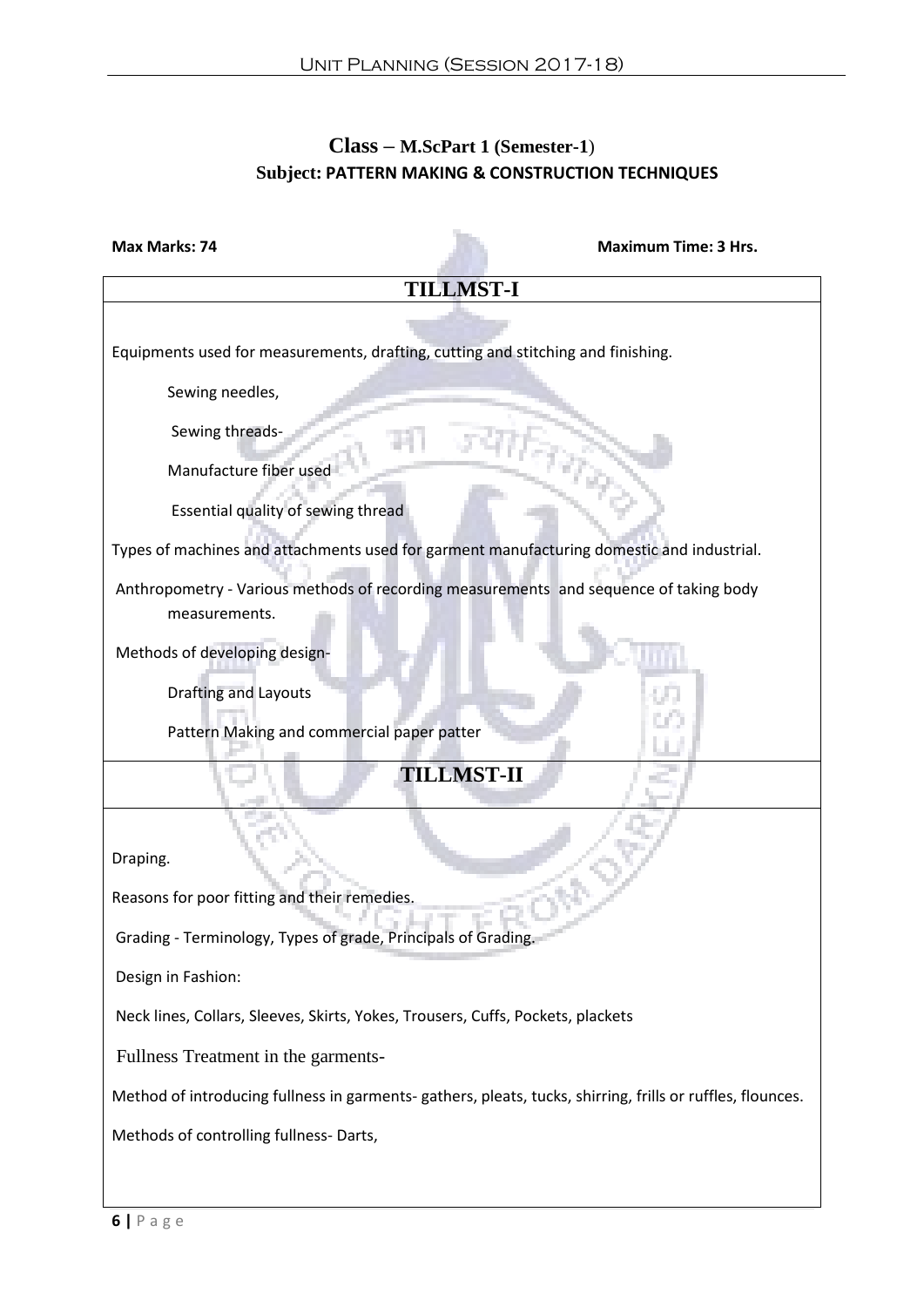# **TILLFINAL EXAM**

Basic Terminology : Paper Pattern, Templates, Block, Grain Line, Corollary, Production Pattern, Design Specification Sheet, Cost Sheet, Land Marks, Bowing, , Balance, Notches, Ease, Dart trueing and Binding, Pattern Plot, Pivotal point, Bias cut

| <b>Mode of Assessment</b> |                            |                        |  |
|---------------------------|----------------------------|------------------------|--|
| Sr. No.                   | <b>Component</b>           | Weightage              |  |
|                           | Mid Semester Test (MST)    | 40% (Average of 2 MST) |  |
|                           | <b>Written Assignments</b> | 40%                    |  |
|                           | Attendance                 | 20%                    |  |

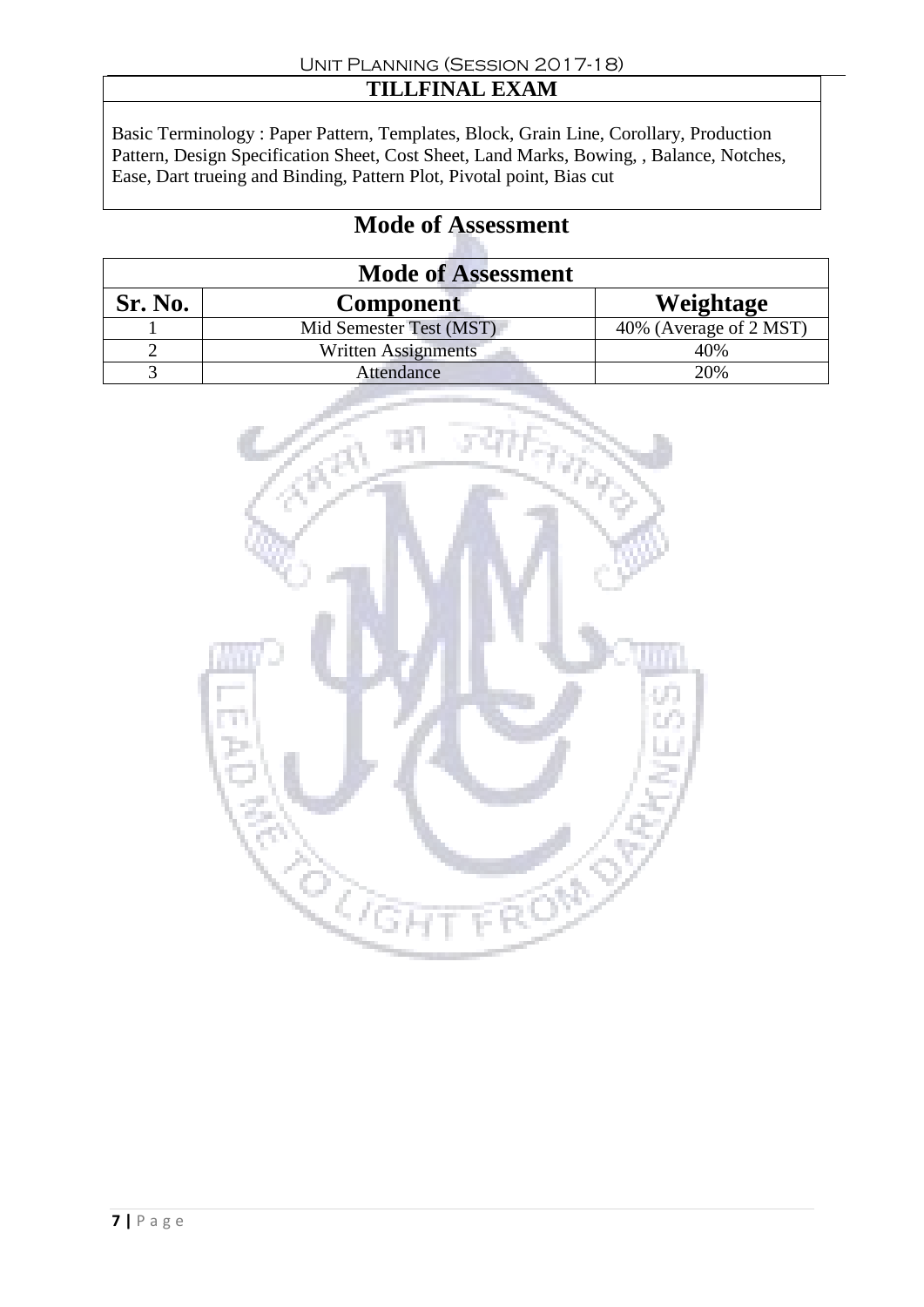#### **Class – M.ScPart 1 (Semester-II**)

#### **Subject: Textile Study-II**

| Max Marks: 74                                                                                  |                   | <b>Maximum Time: 3 Hrs.</b> |
|------------------------------------------------------------------------------------------------|-------------------|-----------------------------|
|                                                                                                | <b>TILLMST-I</b>  |                             |
| Different types of knits-Weft and Warp knitting                                                |                   |                             |
| Difference b/w Woven & Knit fabrics                                                            |                   |                             |
| Weft Knitting- Plain Knit/single jersey (Tuck, Pile, Float, Drop), purl stitch, Rib stitch     |                   |                             |
| Warp knitting-Tricot, Raschel, Simplex, Milanese, Crotchet, Weft insertion warp knit,          |                   |                             |
| Warp knitted fabrics-Single jersey, Double Jersey, Wale Deflection, Lace, Rib, jacquard types. |                   |                             |
| Different types of knitted garments and quality control-                                       |                   |                             |
| Garments with circular knits                                                                   |                   |                             |
| Fully cut                                                                                      |                   |                             |
| Stitched shape cut                                                                             |                   |                             |
| Fully fashioned garments                                                                       |                   |                             |
| Integral garments<br>Common defects in knitted fabrics                                         |                   |                             |
|                                                                                                | <b>TILLMST-II</b> |                             |
| Bleaching-                                                                                     |                   |                             |
| Types and functions of bleaches,                                                               |                   |                             |
| Bleaching of natural fibres - Cotton, Silk and Wool                                            |                   |                             |
| <b>Optical Whiteners</b>                                                                       |                   |                             |
| Finishes - Types and Uses                                                                      |                   |                             |
| <b>Permanent Finishes</b>                                                                      |                   |                             |
| <b>Functional Finishes</b>                                                                     |                   |                             |
| Finishes for cotton & woolens fabrics                                                          |                   |                             |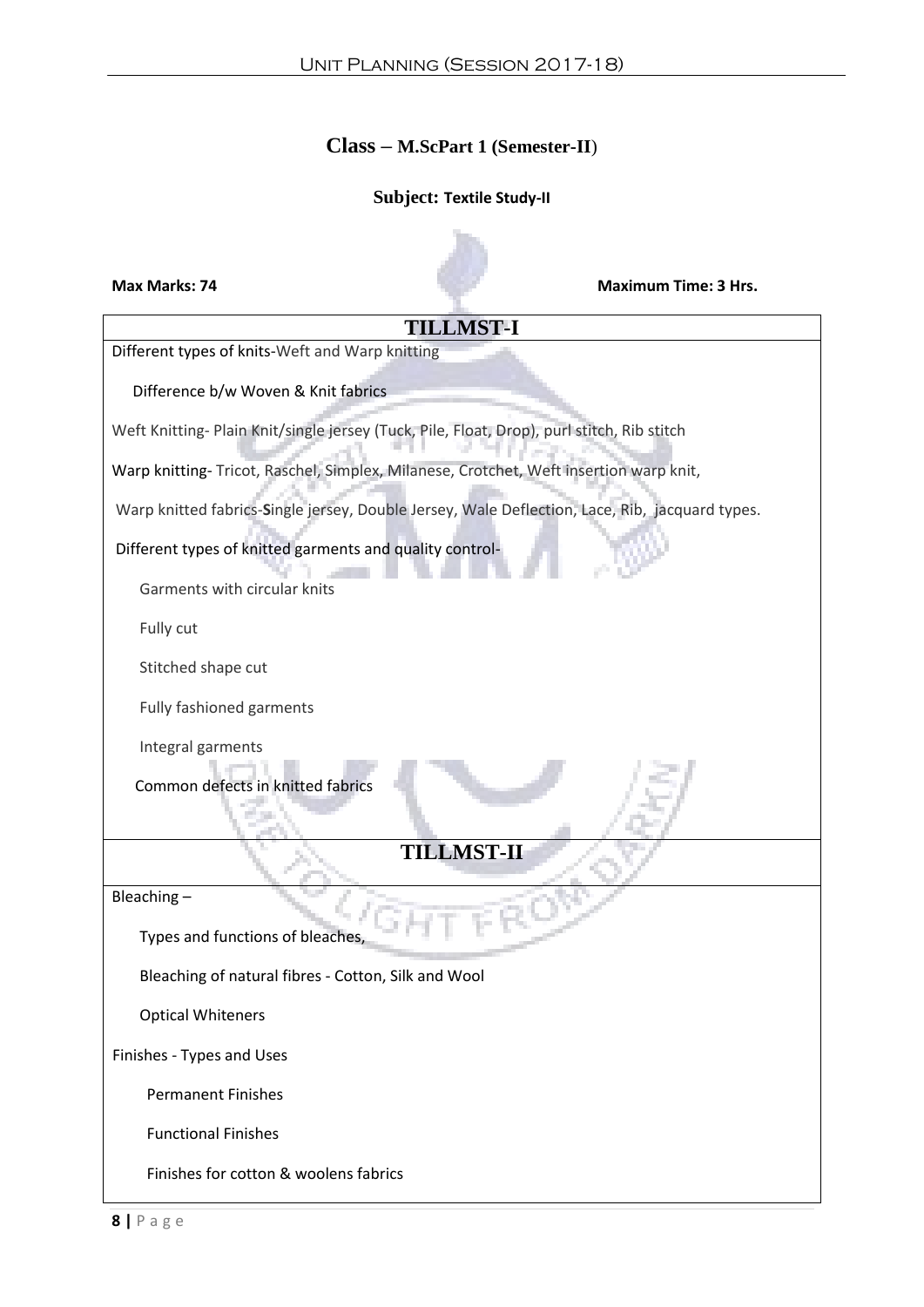

| <b>Mode of Assessment</b> |                            |                        |  |  |
|---------------------------|----------------------------|------------------------|--|--|
| Sr. No.                   | Component                  | <b>Weightage</b>       |  |  |
|                           | Mid Semester Test (MST)    | 40% (Average of 2 MST) |  |  |
|                           | <b>Written Assignments</b> | 40%                    |  |  |
|                           | Attendance                 | 20%                    |  |  |

**TROND** 

eg<br>Kan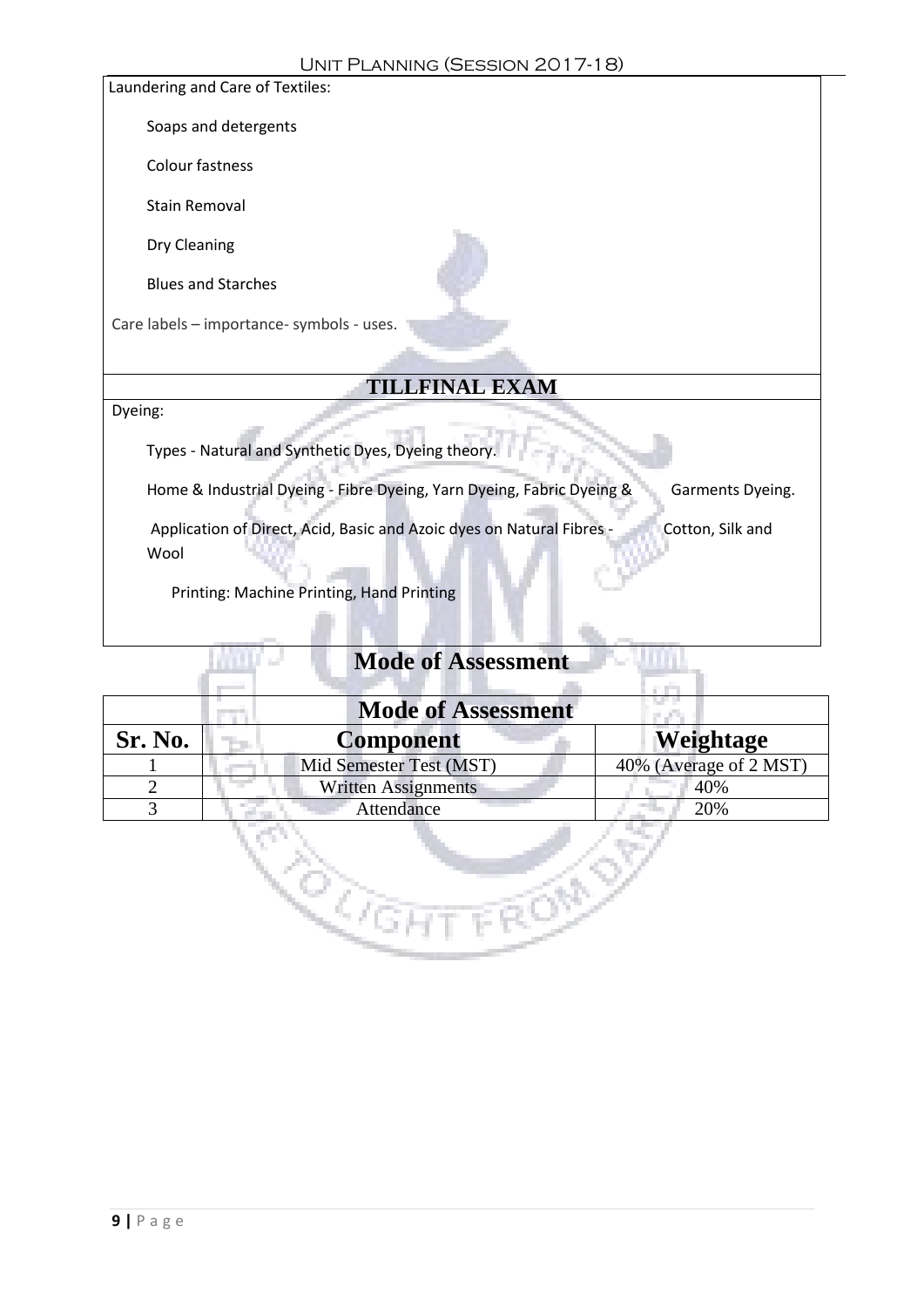#### **Class –M.ScPart 1 (Semester-II**)

#### **Subject: SOCIO-PSYCHO ASPECTS OF CLOTHING**

**Max Marks: 74 Maximum Time: 3 Hrs.**

| <b>TILLMST-I</b>                                                                    |  |  |
|-------------------------------------------------------------------------------------|--|--|
| Origin of clothing - different theories of origin of clothing                       |  |  |
| Modern philosophy of clothes                                                        |  |  |
| <b>First Impressions</b>                                                            |  |  |
| Motivation in clothing selection and choices                                        |  |  |
| Personality &self concept                                                           |  |  |
| Clothing and colour-                                                                |  |  |
| Importance of colour for different ceremonies, occasions, occupation, religion etc  |  |  |
| Clothing and social behavior                                                        |  |  |
| Influence of culture and religion on clothing.                                      |  |  |
| Conformity in Clothing                                                              |  |  |
| <b>TILLMST-II</b>                                                                   |  |  |
|                                                                                     |  |  |
| Introduction to Fashion-                                                            |  |  |
| Fashion, Fads, Styles, classics, high fashion, mass fashion, design, c trend, haute |  |  |
| uture, couturiere, knockoffs and prêt-a-porter.                                     |  |  |
| Principals of Fashion                                                               |  |  |
| Fashion cycle, factors influencing fashion                                          |  |  |
| <b>Fashion Leaders and Followers</b>                                                |  |  |
| ROP<br>National & International designers                                           |  |  |
| National & International fashion centers                                            |  |  |
| Theories of fashion adaptation -                                                    |  |  |
| Traditional fashion adoption (Trickledown theory)                                   |  |  |
| Reverse adoption (Bottom up theory)                                                 |  |  |
| Mass Dissemination (Trickle across theory).                                         |  |  |
|                                                                                     |  |  |
| <b>TILLFINAL EXAM</b>                                                               |  |  |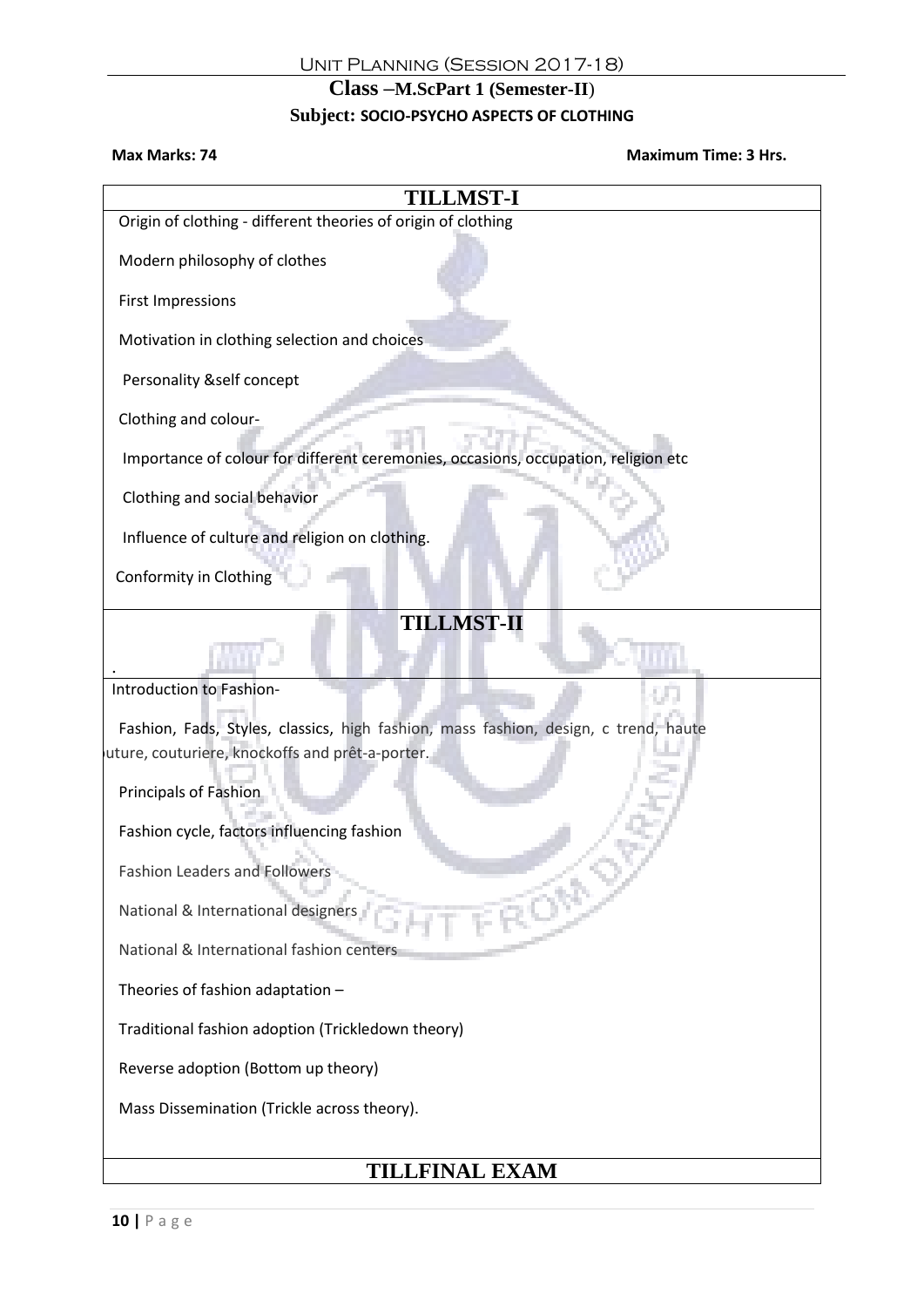#### Unit Planning (Session 2017-18)

Fashion apparel- women's, men's, children's & teens- category and size ranges

Fashion accessories- categories, market segments and trends in accessory industry

# **Mode of Assessment**

| <b>Mode of Assessment</b> |                                   |                        |  |
|---------------------------|-----------------------------------|------------------------|--|
| Sr. No.                   | <b>Component</b>                  | Weightage              |  |
|                           | Mid Semester Test (MST)           | 40% (Average of 2 MST) |  |
|                           | <b>Written Assignments</b><br>40% |                        |  |
|                           | Attendance                        | 20%                    |  |

#### **Class – M.ScPart 1 (Semester-II**)

**Subject: COMMUNICATION SKILLS**

**Max Marks: 74 Maximum Time: 3 Hrs.** 

#### **TILLMST-I**

Communication - Its meaning and importance.

Different types of communication- One way or two way communication

Essentials of good communication

Forms of communication-

Oral-Telephonic communication

 Written –Drafting reports, notices, agenda notes, business correspondence, circulars, press releases and advertisements.

Non verbal-Importance of non-verbal communication-Positive gestures, symbols and signs

Modern forms of communication-Fax, Internet/e-mail, video conferencing

Barrier of communication

Mass Communication:- Concept, Definition, Scope,

Functions of Mass Communication through different media – Electronic media, Print media, Cyber media,Role of media in society.

Need of Mass Communication in Fashion world-Importance and classification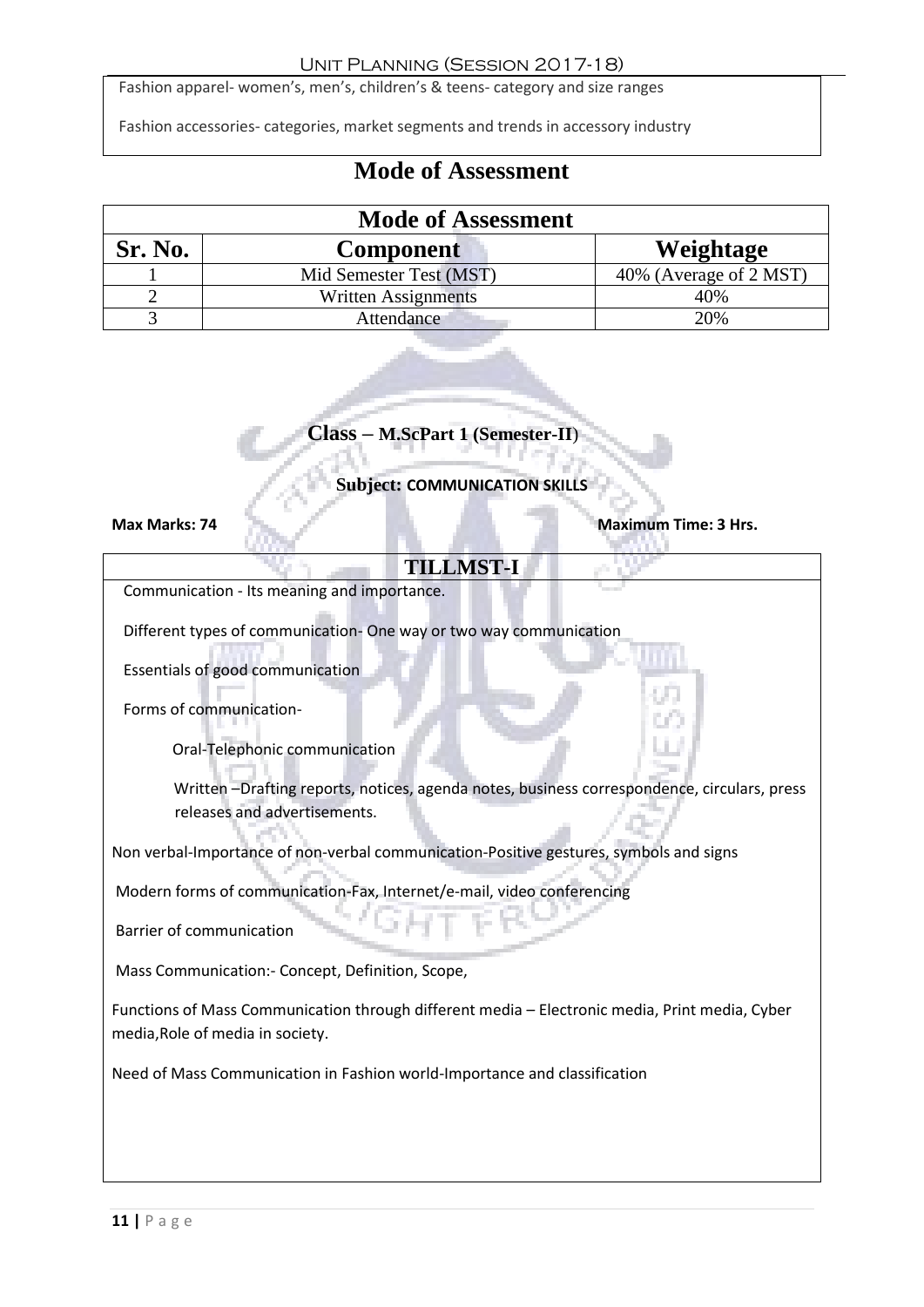# **TILLMST-II**

Group discussions- Advantages and techniques of conducting group discussions

Resume Writing and job applications, applications for business (Application for loan, refund, and advance salary)

#### **TILLFINAL EXAM**

**Business Letter-** Business Letters (Types, Essentials and Layout) letter of enquiry, letter of quotation, letter of orders, letter of advice, letter of trade reference, circular letters, letter of complaint and adjustments, sales letter, credit letters and status inquires, collection letters.

Essentials of technical report writing and proposals

| <b>Mode of Assessment</b> |                            |                        |  |
|---------------------------|----------------------------|------------------------|--|
| Sr. No.                   | <b>Component</b>           | Weightage              |  |
|                           | Mid Semester Test (MST)    | 40% (Average of 2 MST) |  |
|                           | <b>Written Assignments</b> | 40%                    |  |
|                           | Attendance                 | 20%                    |  |
|                           |                            |                        |  |

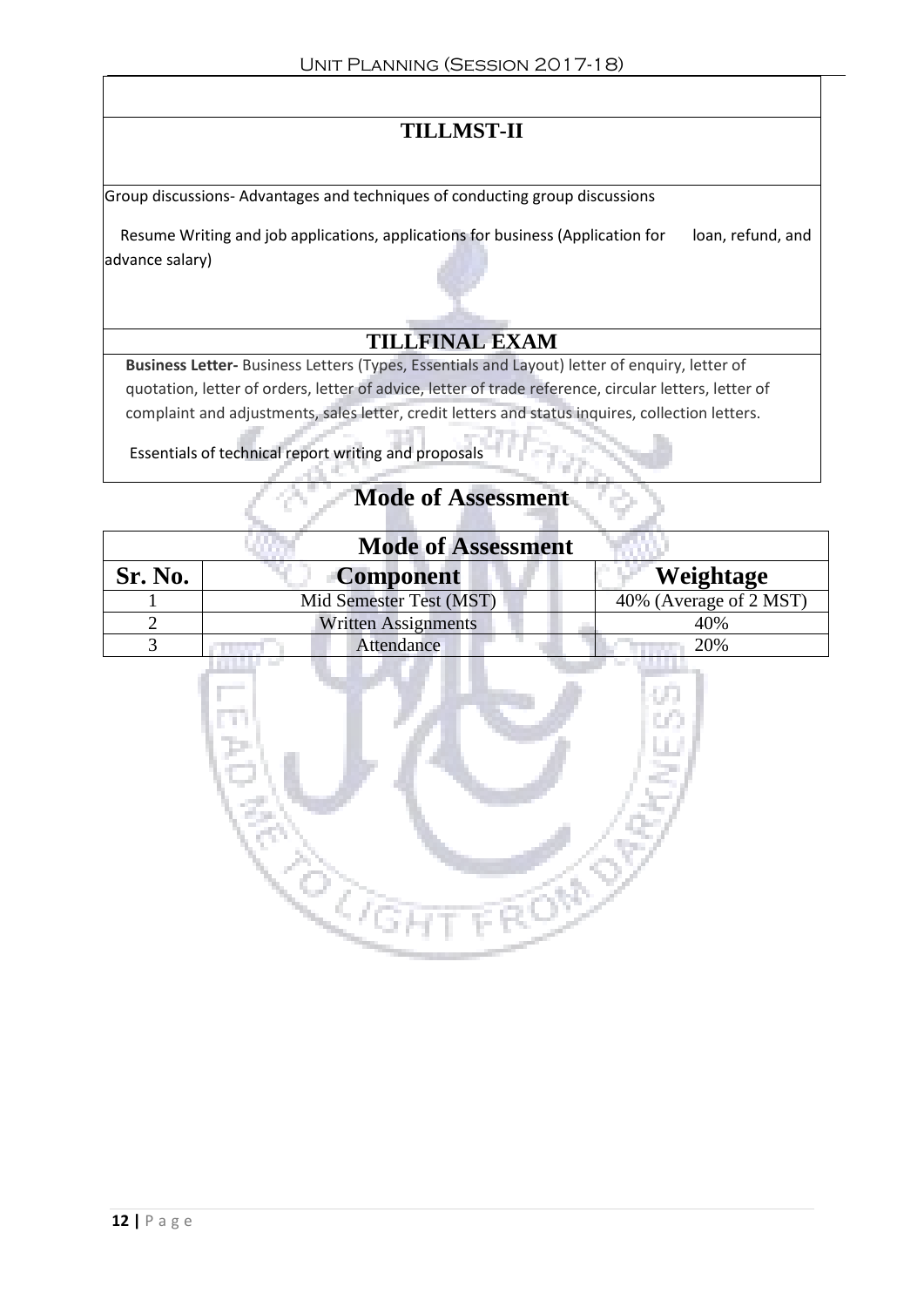# **M.Sc-II(SEMESTER-III) (2017-18)**

#### **Subject: FASHION MARKETING AND MERCHANDISING**

**Max Marks: 74 Maximum Time: 3 Hrs. TILLMST-I** Understanding marketing and marketing process- Introduction, Nature and scope, concept of marketing, marketing Mix Strategic planning in the markets - The fashion market and the marketing environment. Marketing Research - Consumer market and behavior of consumer. цÜ. **Product –** Concepts, levels of product, product life cycle, New product development process, Product line & Mix Decisions **Pricing** – Pricing objectives, Pricing methods and policies, factors influencing pricing. **Promotion**- Advertising, Sales promotion, Public relations, Personal selling, Direct Marketing. **Channels of distribution**– Levels of distribution channels , factors influencing selection of distribution channels, **The Contract Physical Distribution**: Functional areas of physical distribution, logistics decisions. **TILLMST-II** Selecting Target markets- Measuring and forecasting demand. Market segmentation, targeting and positioning for competitive advantage. Fashion Merchandising -Introduction, role of merchandiser. Calculation of material cost - Design specification sheet & cost sheet. International and domestic fashion markets: Haute Couture, Prêt-a-porter, mass production. Sourcing strategies: objectives, global sourcing, the role of merchandiser in sourcing, sourcing options, factors in sourcing options, factors in sourcing decision, customer/vendor relationship, Domestic and International sourcing process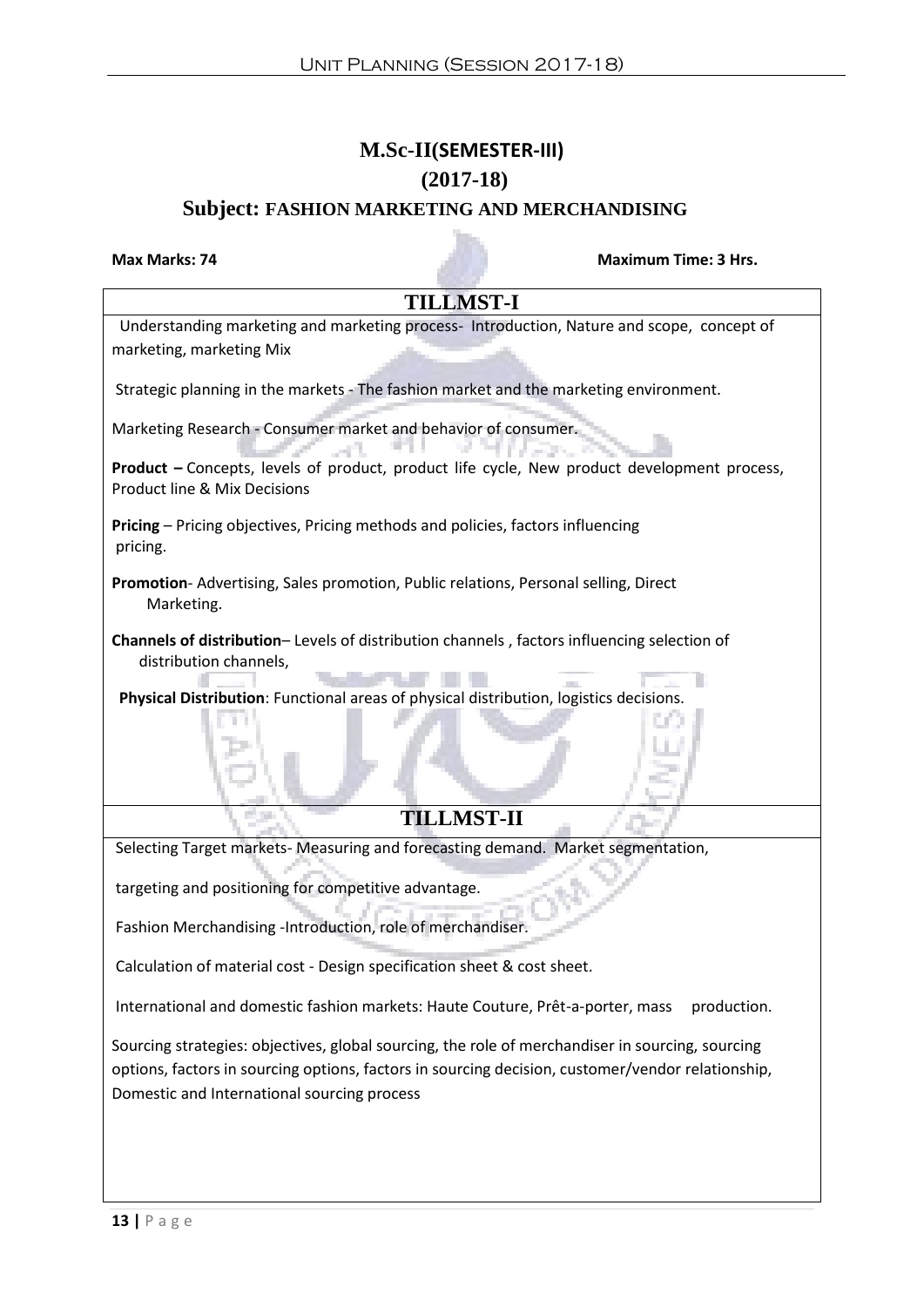## **TILLFINAL EXAM**

Fashion Visual Merchandising- Elements and Functions of Visual Merchandising

Store exteriors, interiors& windows – image, atmosphere 7 theatrics, Display props, fixtures, mannequins, floral, signage & graphics.

n Po

Fashion Photography - Design studios.



| <b>Mode of Assessment</b> |  |  |
|---------------------------|--|--|
|                           |  |  |

| <b>Mode of Assessment</b> |                            |                        |  |
|---------------------------|----------------------------|------------------------|--|
| Sr. No.                   | <b>Component</b>           | <b>Weightage</b>       |  |
|                           | Mid Semester Test (MST)    | 40% (Average of 2 MST) |  |
|                           | <b>Written Assignments</b> | 40%                    |  |
|                           | Attendance                 | 20%                    |  |



**UNIT-1**

Meaning and Scope of Statistics; Classification, graphic representation of data.

Sampling: Methods of Sampling, Sampling and Non-sampling errors.

Measures of Central Tendency; Measures of Dispersion (absolute and relative)

Probability: Elementary idea, Different Approaches to Probability, Calculation of Probability, and Theorems of Probability.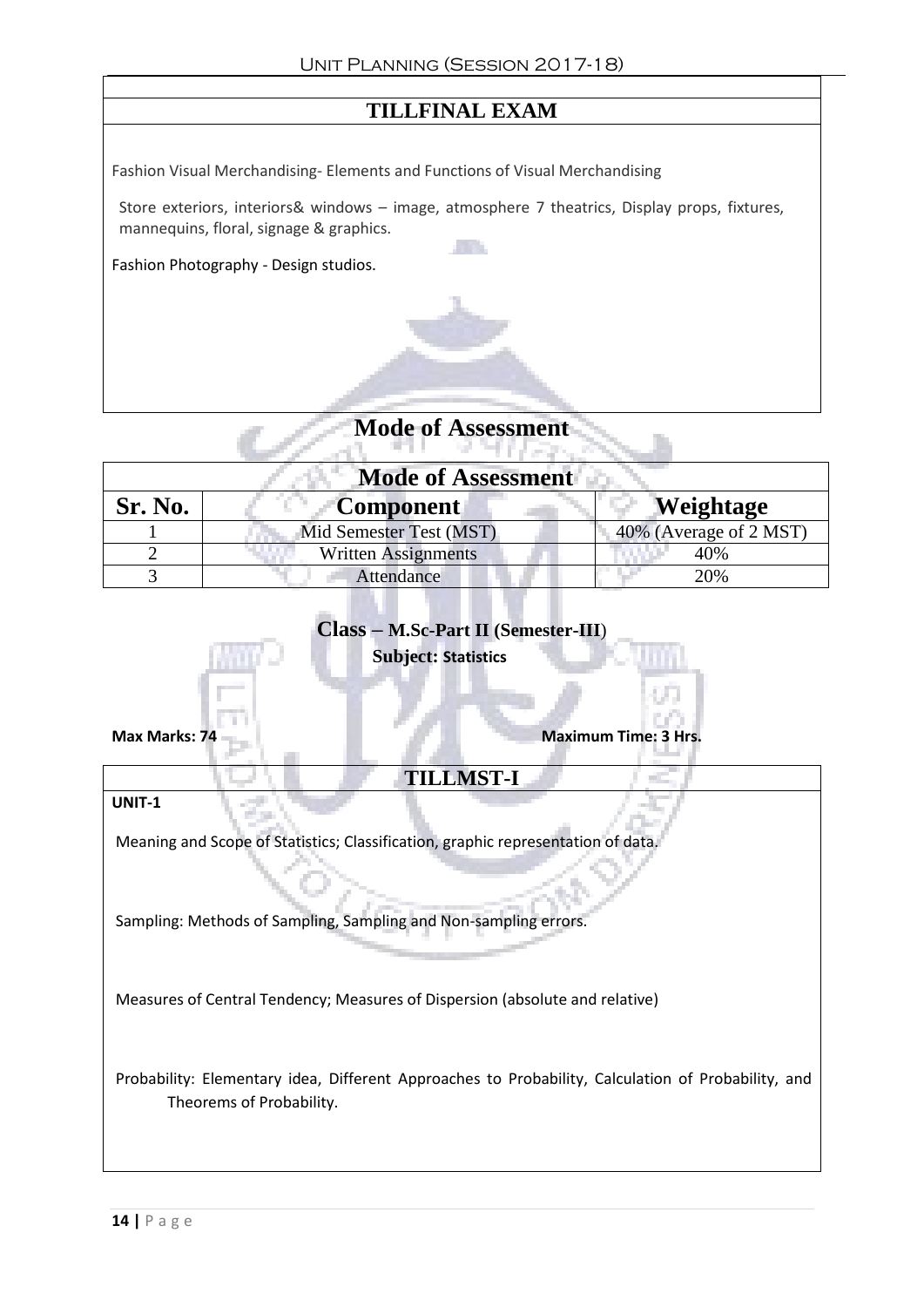#### Unit Planning (Session 2017-18)

# **TILLMST-II**

Correlation: Introduction, types, methods of measuring correlation

(Karl Pearson's coefficient of correlation and rank correlation)

Regression.

Elements of testing of a statistical hypothesis. Problem formulation.

Applying T - Test for small samples for single mean, difference in means, F - Test for equality of variance.

### **TILLFINAL EXAM**

Application of chi-square tests.

#### **Mode of Assessment** MAR BANK

The

| <b>Mode of Assessment</b> |                         |                        |
|---------------------------|-------------------------|------------------------|
| Sr. No.                   | <b>Component</b>        | <b>Weightage</b>       |
|                           | Mid Semester Test (MST) | 40% (Average of 2 MST) |
|                           | Written Assignments     | 40%                    |
|                           | Attendance              | 20%                    |

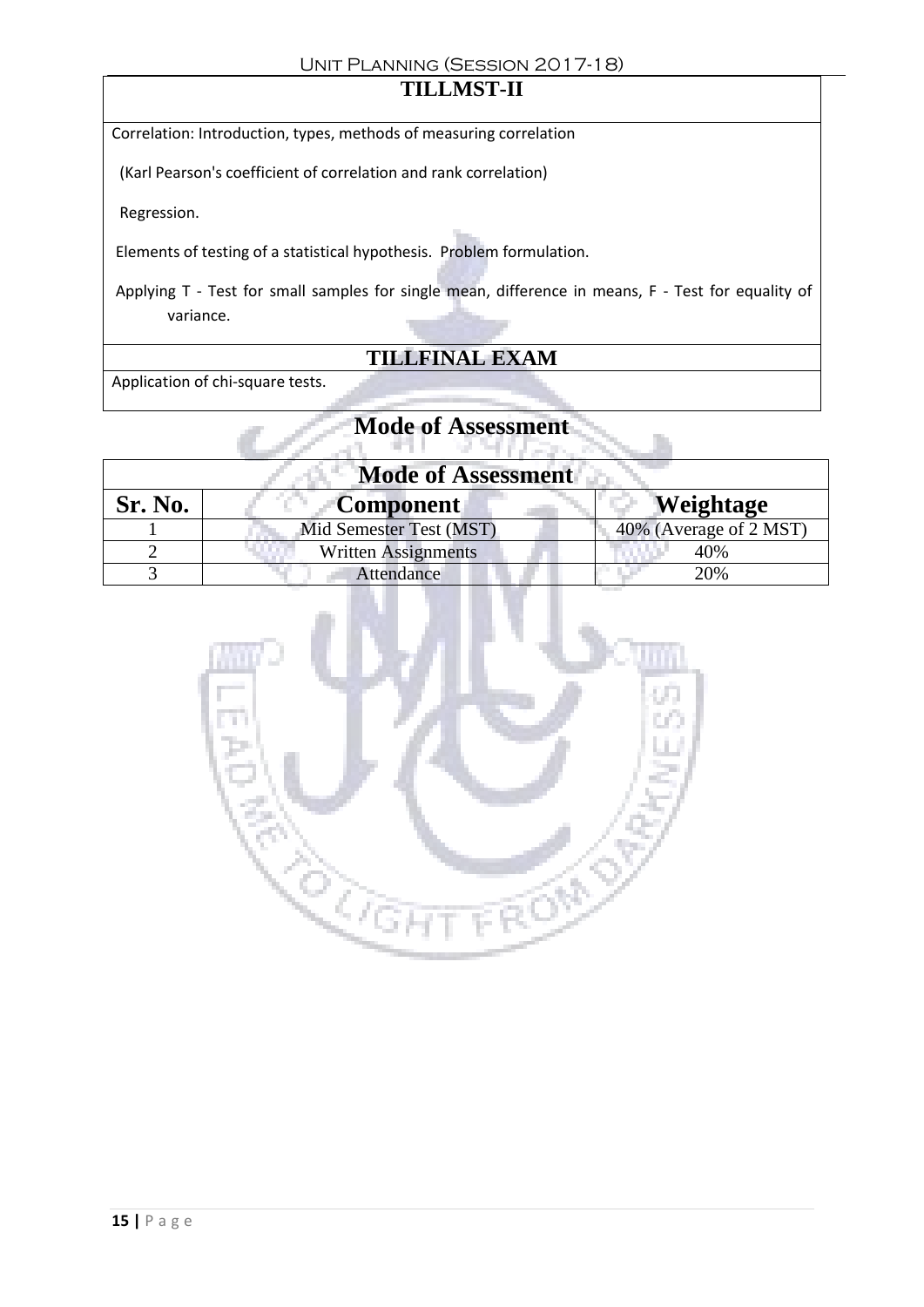#### **Class – M.ScPart 1I (Semester-III**)  **Subject: Research Methodology**

| Max Marks: 74                                                                                                                    | <b>Maximum Time: 3 Hrs.</b>                                                                      |  |
|----------------------------------------------------------------------------------------------------------------------------------|--------------------------------------------------------------------------------------------------|--|
|                                                                                                                                  | <b>TILLMST-I</b>                                                                                 |  |
|                                                                                                                                  | UNIT-1                                                                                           |  |
| Meaning and Objective of Research                                                                                                |                                                                                                  |  |
|                                                                                                                                  |                                                                                                  |  |
|                                                                                                                                  |                                                                                                  |  |
| Type of Research                                                                                                                 |                                                                                                  |  |
| Descriptive/Analytical Research                                                                                                  |                                                                                                  |  |
| Applied v/s/ Fundamental Research.                                                                                               |                                                                                                  |  |
| Qualitative/Quantitative Research                                                                                                |                                                                                                  |  |
| Other types of Research.                                                                                                         |                                                                                                  |  |
|                                                                                                                                  |                                                                                                  |  |
|                                                                                                                                  |                                                                                                  |  |
| Significance of research and scientific method.                                                                                  |                                                                                                  |  |
| Research Process - Criteria of goods research.                                                                                   |                                                                                                  |  |
| Research Problem - Identification, selection and defining research problem                                                       |                                                                                                  |  |
|                                                                                                                                  | Research Design - Meaning and purpose of research design, Features of a good research design.    |  |
| Different research designs.                                                                                                      |                                                                                                  |  |
| Measurement & scaling techniques.                                                                                                |                                                                                                  |  |
|                                                                                                                                  | <b>TILLMST-II</b>                                                                                |  |
|                                                                                                                                  |                                                                                                  |  |
| Sampling Design-Implication and steps involved in sample design, Criteria of selection of sample,<br>Different types of samples. |                                                                                                  |  |
| Collection of data - primary and secondary.                                                                                      |                                                                                                  |  |
| Interpretation of data - Techniques of analysis and precautions in interpretation.                                               |                                                                                                  |  |
|                                                                                                                                  |                                                                                                  |  |
| <b>TILLFINAL EXAM</b>                                                                                                            |                                                                                                  |  |
|                                                                                                                                  |                                                                                                  |  |
| Role of Computer in Research                                                                                                     |                                                                                                  |  |
|                                                                                                                                  | Report Writing - Significance, Different Steps in report writing, Layout of report. Mechanics of |  |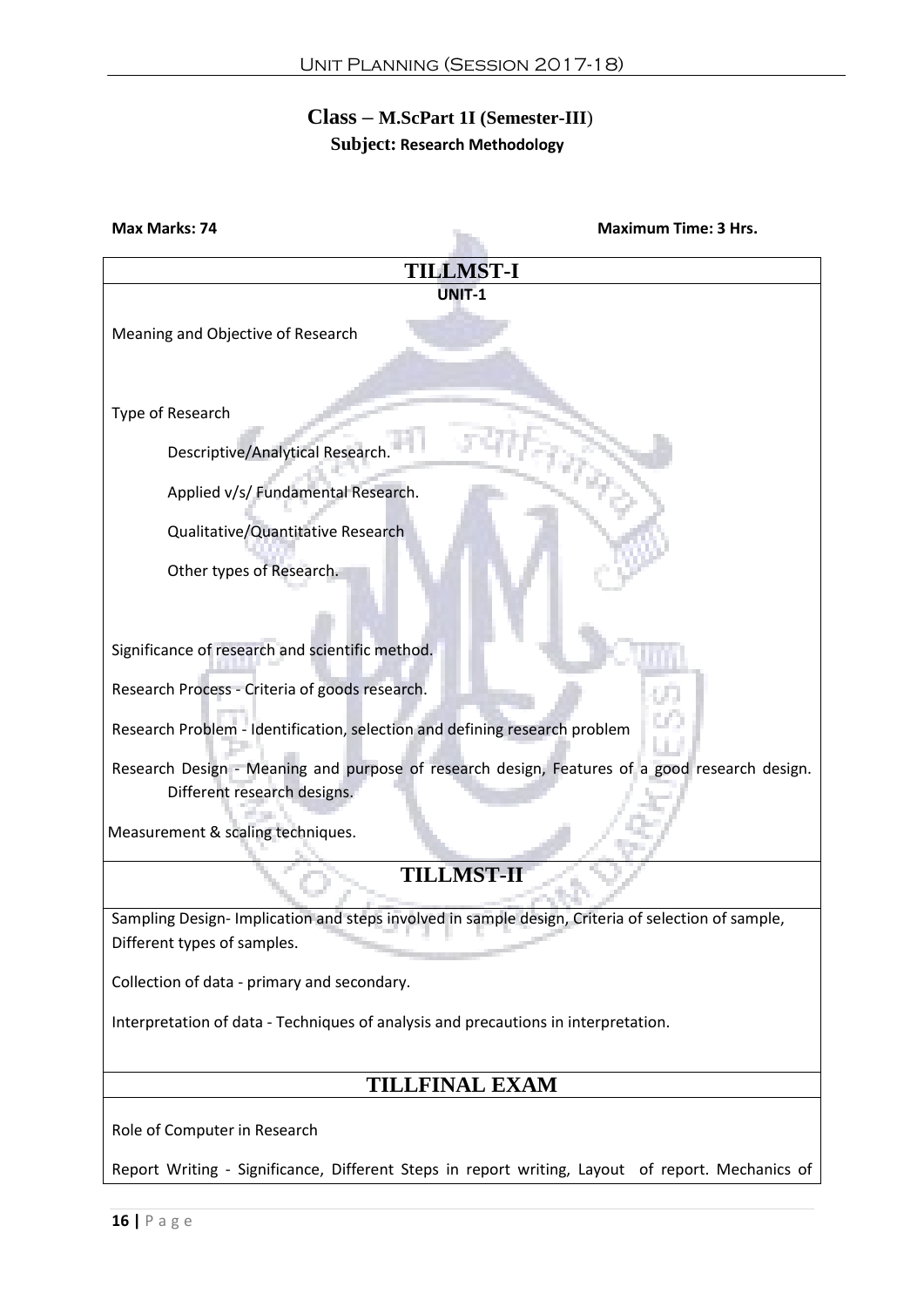writing a research reports, Precautions of writing research report

| <b>Mode of Assessment</b> |                         |                        |
|---------------------------|-------------------------|------------------------|
| Sr. No.                   | <b>Component</b>        | Weightage              |
|                           | Mid Semester Test (MST) | 40% (Average of 2 MST) |
|                           | Written Assignments     | 40%                    |
|                           | Attendance              | 20%                    |

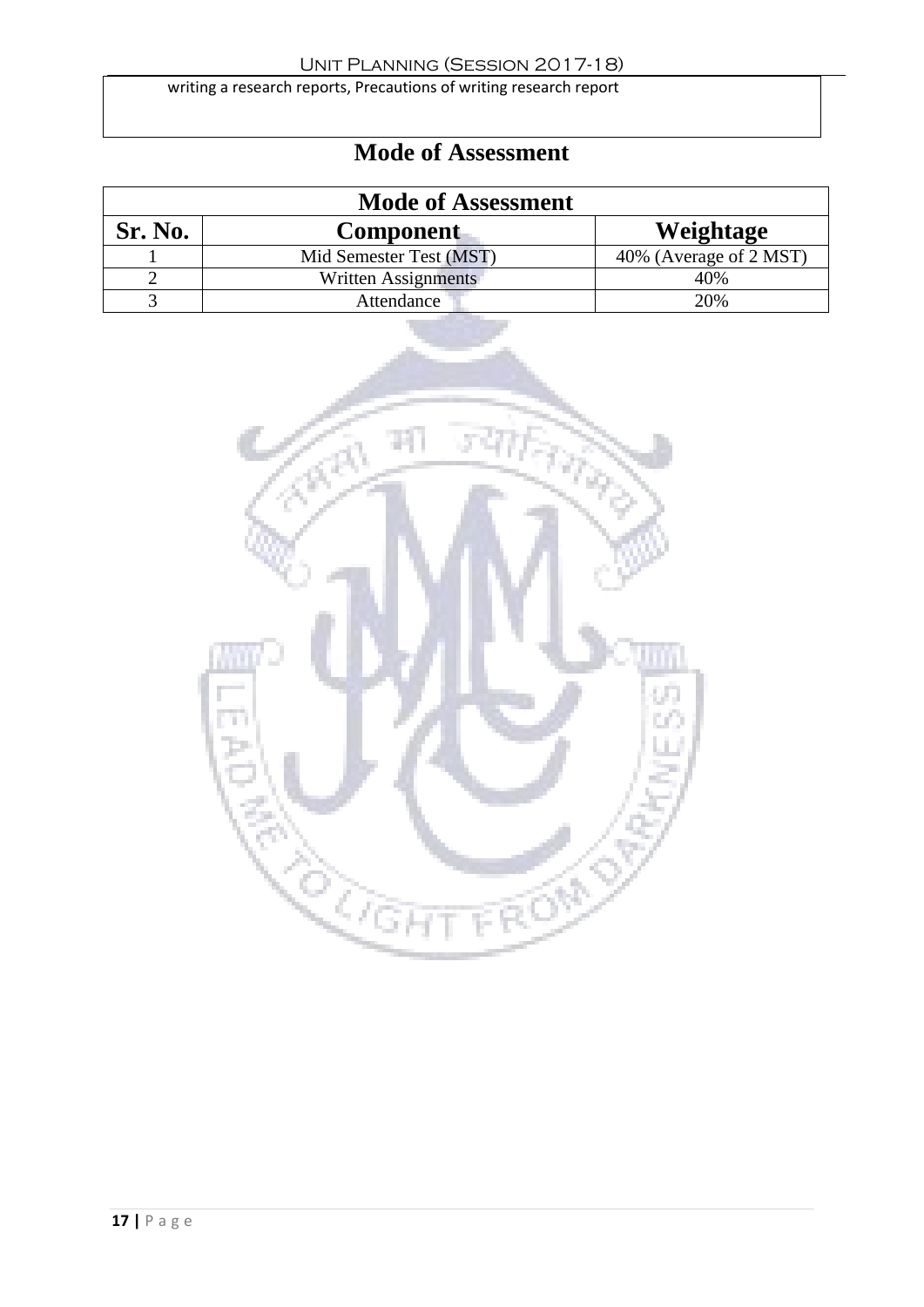#### **Class – M.ScPart II (Semester-IV**)

#### **Subject: Garment Production Management and Entrepreneurship**

#### **Max Marks: 74**

| <b>Maximum Time: 3 Hrs.</b> |  |  |
|-----------------------------|--|--|
|                             |  |  |

| <b>TILLMST-I</b>                                                                                                  |  |  |
|-------------------------------------------------------------------------------------------------------------------|--|--|
| Organisational structure of Apparel Industry                                                                      |  |  |
|                                                                                                                   |  |  |
| Principles of Management -Planning Types and Strategies                                                           |  |  |
| Project Planning and Control.                                                                                     |  |  |
| Working of various departments in apparel industry -                                                              |  |  |
| <b>Design Departments</b>                                                                                         |  |  |
| <b>Marketing Departments</b>                                                                                      |  |  |
| <b>Finance Departments</b>                                                                                        |  |  |
| <b>Purchasing Departments</b>                                                                                     |  |  |
| <b>Production Department</b>                                                                                      |  |  |
| Operation department                                                                                              |  |  |
| <b>Manufacturing Technology</b>                                                                                   |  |  |
| Cutting & Cutting Room (i) Marker planning (ii) Method & use of marker plan.                                      |  |  |
| Methods of spreading of fabric and requirements of the spreading process.                                         |  |  |
| Cutting the fabric – objectives and methods of cutting fabric.                                                    |  |  |
| Fusing Technology.                                                                                                |  |  |
|                                                                                                                   |  |  |
| Sewing Technology                                                                                                 |  |  |
| Sewing - properties, types Stitch - types                                                                         |  |  |
| Sewing Machines, machines Needles.                                                                                |  |  |
| Sewing threads - types of fiber, construction and furnish, thread size, thread package thread                     |  |  |
| costs, thread properties and seam performance.                                                                    |  |  |
| Use of components and Trims                                                                                       |  |  |
| Alternative Methods of forming materials Fusing Welding and adhesives Moulding Pressing                           |  |  |
| Technology                                                                                                        |  |  |
| Ware Housing                                                                                                      |  |  |
| <b>TILLMST-II</b>                                                                                                 |  |  |
| Quality Control - essential characteristics of quality, Fabric and garment defects, Testing of                    |  |  |
|                                                                                                                   |  |  |
| garment.                                                                                                          |  |  |
| Techniques of quality control- Kaizon, 5S, TPM (total production maintenance), TQM (total<br>quality management), |  |  |
| Lean manufacturing -Toyota production system, 6 sigma tool for quality control, Fabric                            |  |  |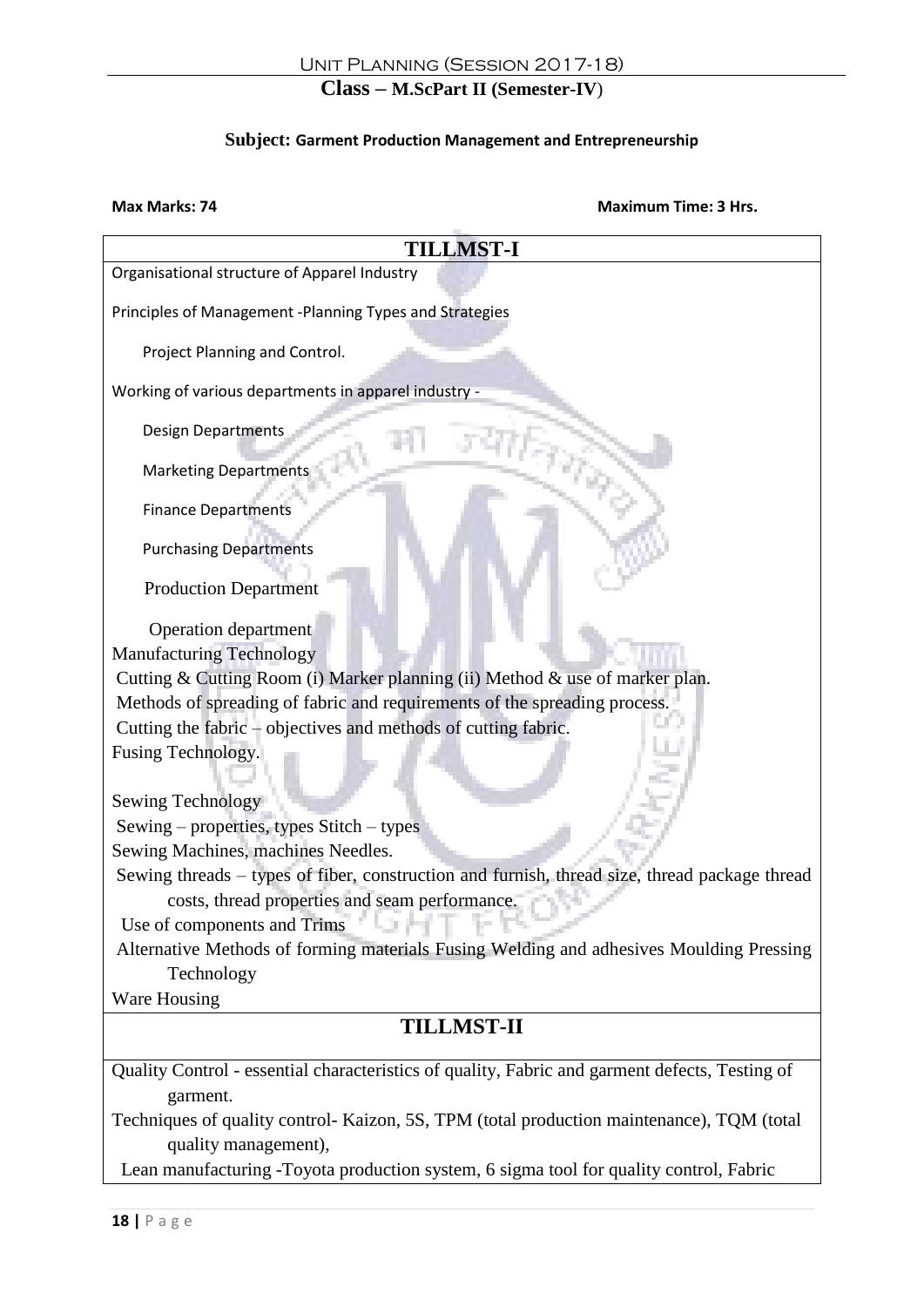inspection system & limitation, Inspection planning, Dallas system, Inline inspection.

Introduction to Entrepreneurship- Characteristics and development Various essential aspects of entrepreneurship. Role of entrepreneurship skills in fashion and garment industry Models for decision making

# **TILLFINAL EXAM**

SWOT Analysis.

Supply chain management in garment and fashion industry

| <b>Mode of Assessment</b> |                            |                        |
|---------------------------|----------------------------|------------------------|
| Sr. No.                   | <b>Component</b>           | Weightage              |
|                           | Mid Semester Test (MST)    | 40% (Average of 2 MST) |
|                           | <b>Written Assignments</b> | 40%                    |
|                           | Attendance                 | 20%                    |

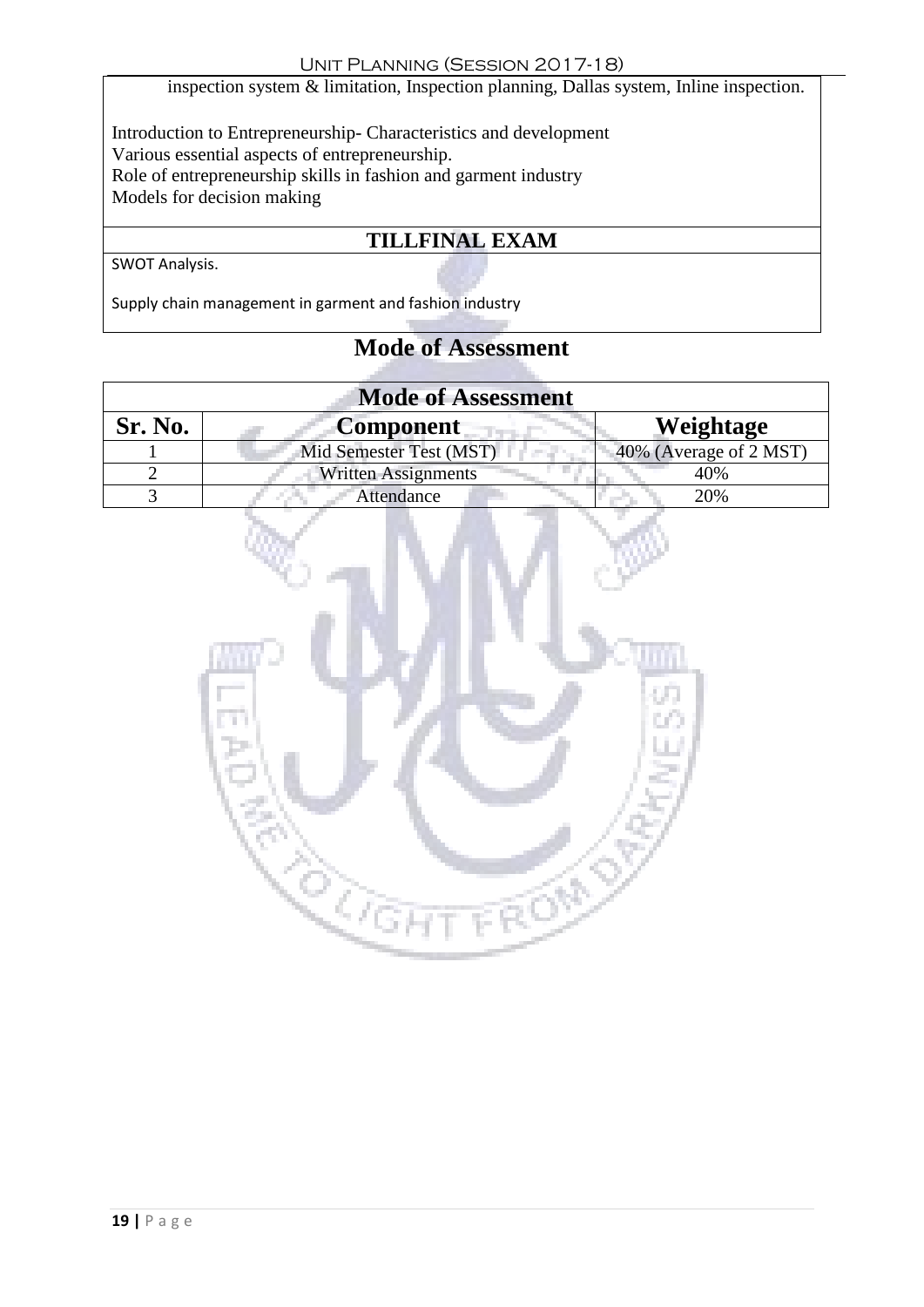#### **Class –M.ScPart 1 (Semester-IV**) **Subject : World Textiles**

#### **Max Marks: 74 Maximum Time: 3 Hrs.**

#### **TILLMST-I**

 Development of Textile industry in ancient civilizations-Mesopotamia, Egypt, Persia, Greece, Rome, China, India Study of world textiles with respect to history, construction techniques, style colors, motifs and center of production. Embroidered Textiles: China, Iran, England Resist Dyed Textiles - Indonesia, India Hand painted Textiles- India Printed Textiles - England, France, India **TILLMST-II** Study of world textiles with respect to history, construction techniques, style colors, motifs and center of production. Carpets & Rugs - Middle and Far East, India Brocades- China, India, Persia, Byzantium, Spain, Italy and France Tapestries- Greece, Coptic, Europe and Peru Shawls - India, England and France Laces -Europe Conservation and Restoration of textiles- conservation principles, types of conservation Deterioration mechanism and agents **TILLFINAL EXAM** Preserving textiles Housing: Framing, Display and Storage of collection Note-: Visit to the National Museum, Craft Museum and Modern Art Gallery. Students will prepare a report of visit .

| <b>Mode of Assessment</b> |                            |                        |
|---------------------------|----------------------------|------------------------|
| Sr. No.                   | <b>Component</b>           | Weightage              |
|                           | Mid Semester Test (MST)    | 40% (Average of 2 MST) |
|                           | <b>Written Assignments</b> | 40%                    |
|                           | Attendance                 | 20%                    |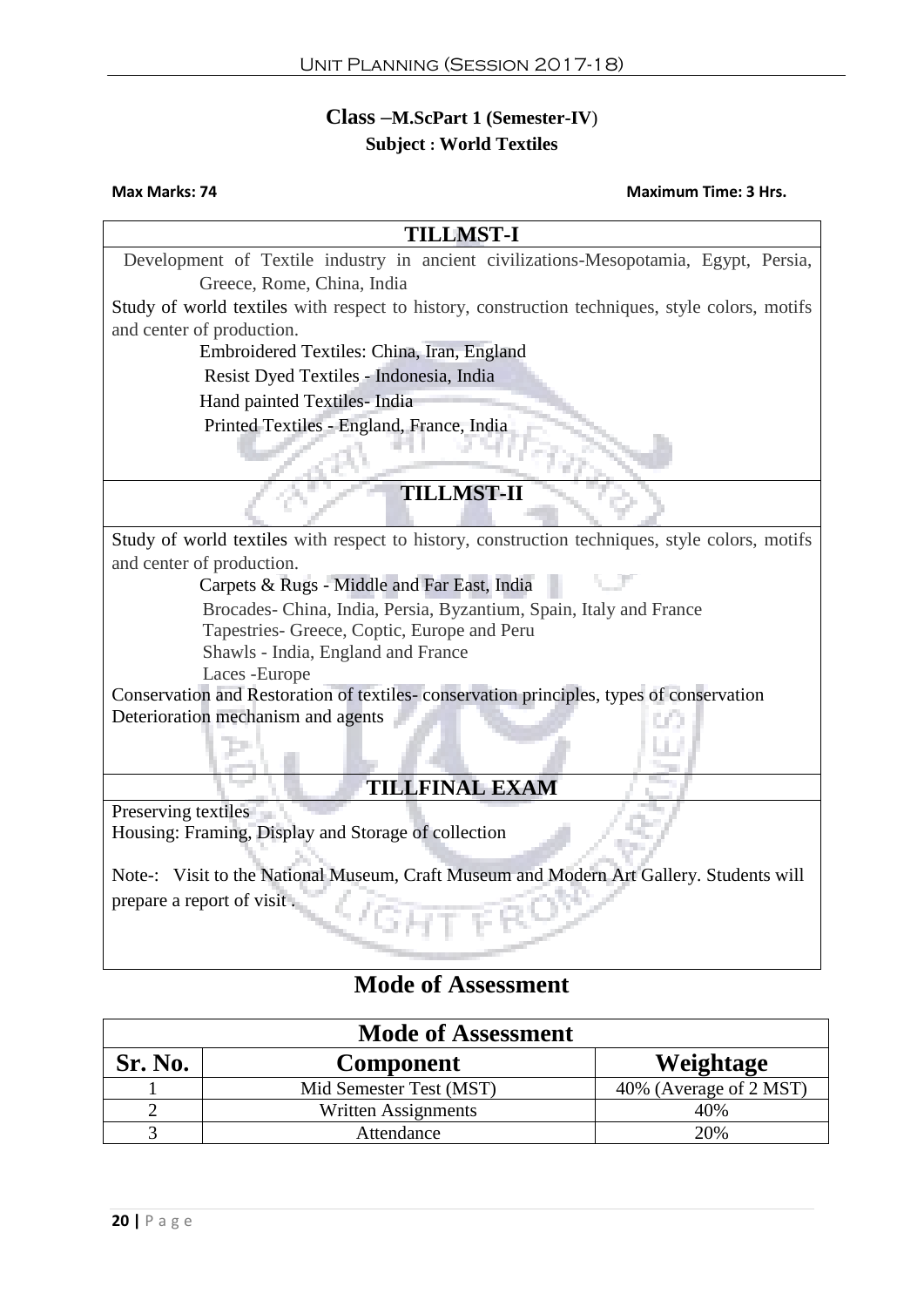#### **Class – M.ScPart II (Semester-IV**)

#### **Subject: : Introduction to Green fashion**

**Max Marks: 74 Maximum Time: 3 Hrs.**

#### **TILLMST-I**

Introduction to Green Fashion

 Terminology of green fashion- Eco friendly fabrics, sustainable fashion, organic clothing, Ethical fashion, Recycled fibers, up cycled fibers, slow fashion, ecosystem ,fair trade, greenapsis, green technology

Green fashion movement and organisations

Different Fibers for Green Clothing- Organic Cotton, Wool, Soy, Hemp, Pina, Nettle, Tencel

Types of Fabrics used for Green Clothing- Natural, Synthetic and Regenerated

Processes employed for production of Green Clothing

Refashioning and recycling of Green Clothing

### **TILLMST-II**

Role of various Brands and celebrities revolutionising Green Fashion

International Designers( Mark Morris, Andrew Sorensen, Elena Gracia) and Brands (Ethitcus, Hidesign )of Green Fashion

National Designers( Swati Argade, Anita Dongre, Samant Chouhan ) and Brands(Bhu:Sattva, Do u speak green, Fab India, Mother Earth, Samatana) of Green Fashion

#### **TILLFINAL EXAM**

Carbon footprint in the textile and apparel industry

Green Fashion and its effect on Consumers

| <b>Mode of Assessment</b> |                         |                        |
|---------------------------|-------------------------|------------------------|
| Sr. No.                   | <b>Component</b>        | Weightage              |
|                           | Mid Semester Test (MST) | 40% (Average of 2 MST) |
|                           | Written Assignments     | 40%                    |
|                           | Attendance              | 20%                    |